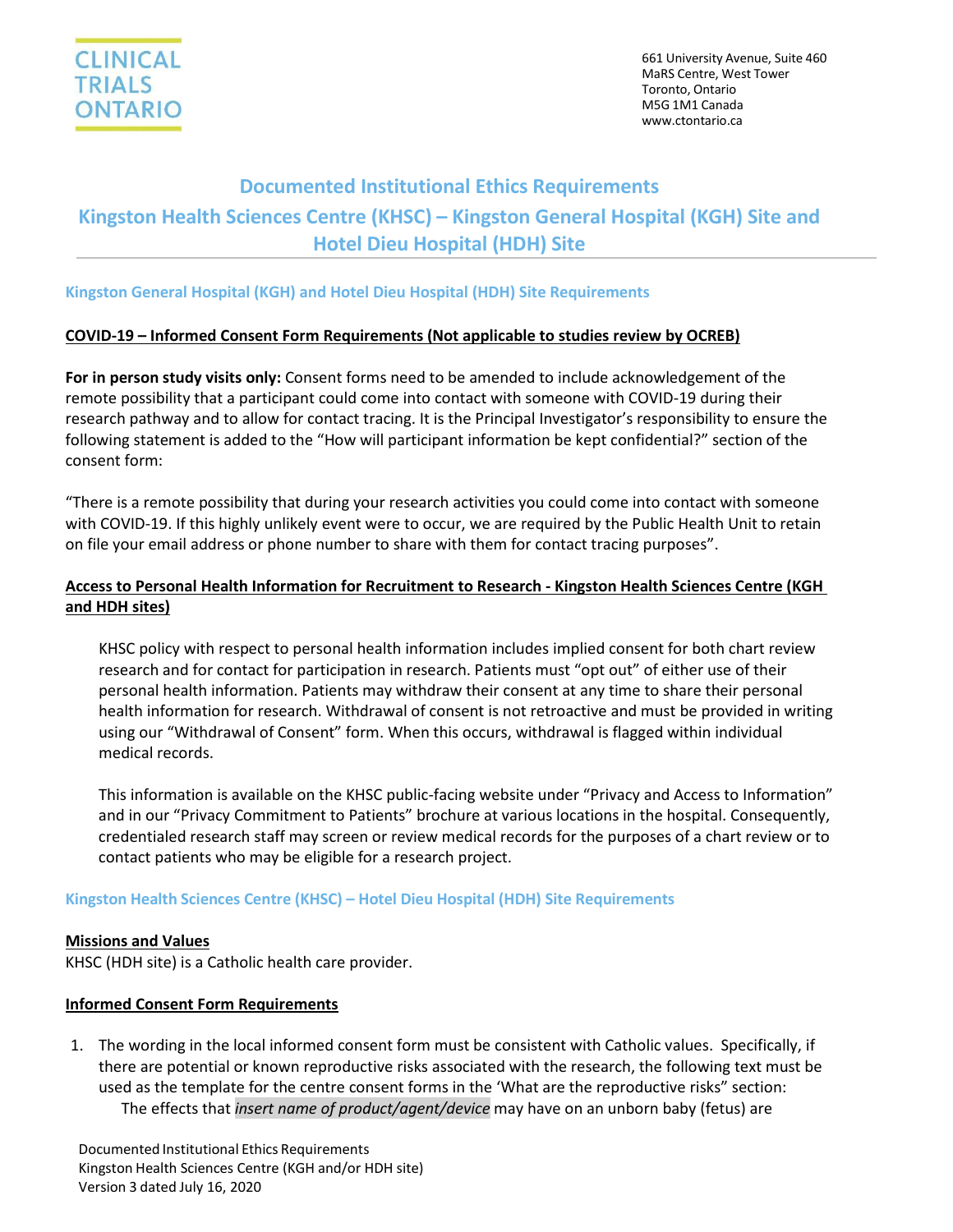unknown. You must not become pregnant or father a baby *specify period e.g., while taking [insert name of product/agent/device] and for [identify post-intervention period] after the last dose*. The study doctor will discuss family planning with you to ensure that you do not become pregnant or father a baby during the study.

*If there are known interactions or contraindications with specific methods, they should be included.*

(NOTE: For studies reviewed by the Ontario Cancer Research Ethics Board (OCREB), the template OCREB wording for reproductive risks must be used instead)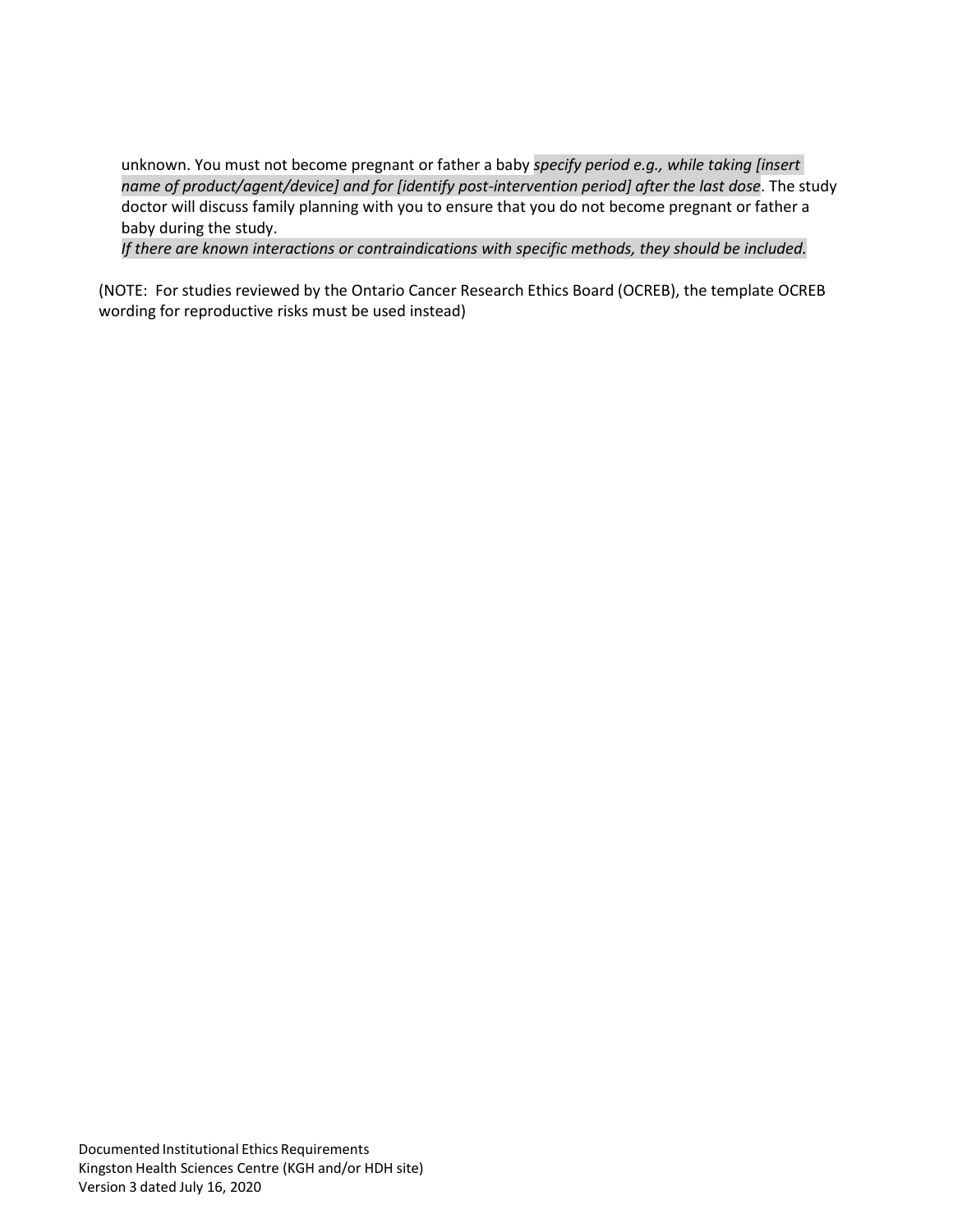661 University Avenue, Suite 460 MaRS Centre, West Tower Toronto, Ontario M5G 1M1 Canada www.ctontario.ca

# **SRERS Administration**

# **Kingston Health Sciences Centre (KHSC)**

## **Reminder: Institutional Research Administration Requirements**

The CTO Streamlined System provides a streamlined approach to research ethics review. Each participating site must ensure that all necessary institutional authorizations and contracts/agreements are in place prior to beginning the research.

# **Hospital Based Researchers**

For hospital-based research occurring at both Queen's University affiliated hospitals (KHSC and Providence Care) with a single Principal Investigator, the Principal Investigator must specify their primary institution in the "Centre" tab of the Centre Initial Application, and the secondary institution in the response to question 2.5 (click "Yes" and then enter the additional affiliated hospital name in the sub-questions).

When research is occurring at both Queen's University affiliated hospitals, the Kingston research team must also ensure that collaborators (as outlined in the CTO Stream section of each applicable SRERS Administration form) from each affiliated hospital are manually added to the Centre Initial Application.

For more information on hospital-based research please refer to: [https://www.queensu.ca/traq/awards/supportive-documents.](https://www.queensu.ca/traq/awards/supportive-documents)

# **TRAQ**

A TRAQ DSS FORM must be completed for all Research projects.

If your research is taking place within one or both of the Queen's University affiliated hospitals (KHSC and/or Providence Care) please be sure to include the Hospital Departmental Impact & Information Form with your TRAQ submission. All hospital departments impacted by your research must be checked off on the "Approvals" tab.

For more information, please consult "Hospital Based Research - Tips for Completing the TRAQ DSS FORM", "Hospital Departmental Impact & Information Form Tips", and "Hospital-Based Research Frequently Asked Questions (FAQ)" available at [https://www.queensu.ca/traq/awards/supportive-documents.](https://www.queensu.ca/traq/awards/supportive-documents)

# **CTO Stream**

### **Collaborators**

The following collaborators must be given a role on all Provincial Initial Application (PIA) forms and Centre Initial Application (CIA) forms.

Dr. Steven Smith Email: [sps1@queensu.ca](mailto:sps1@queensu.ca) Role: Institutional Representative

SRERS Administration Kingston Health Sciences Centre Version 11 dated April 28, 2022